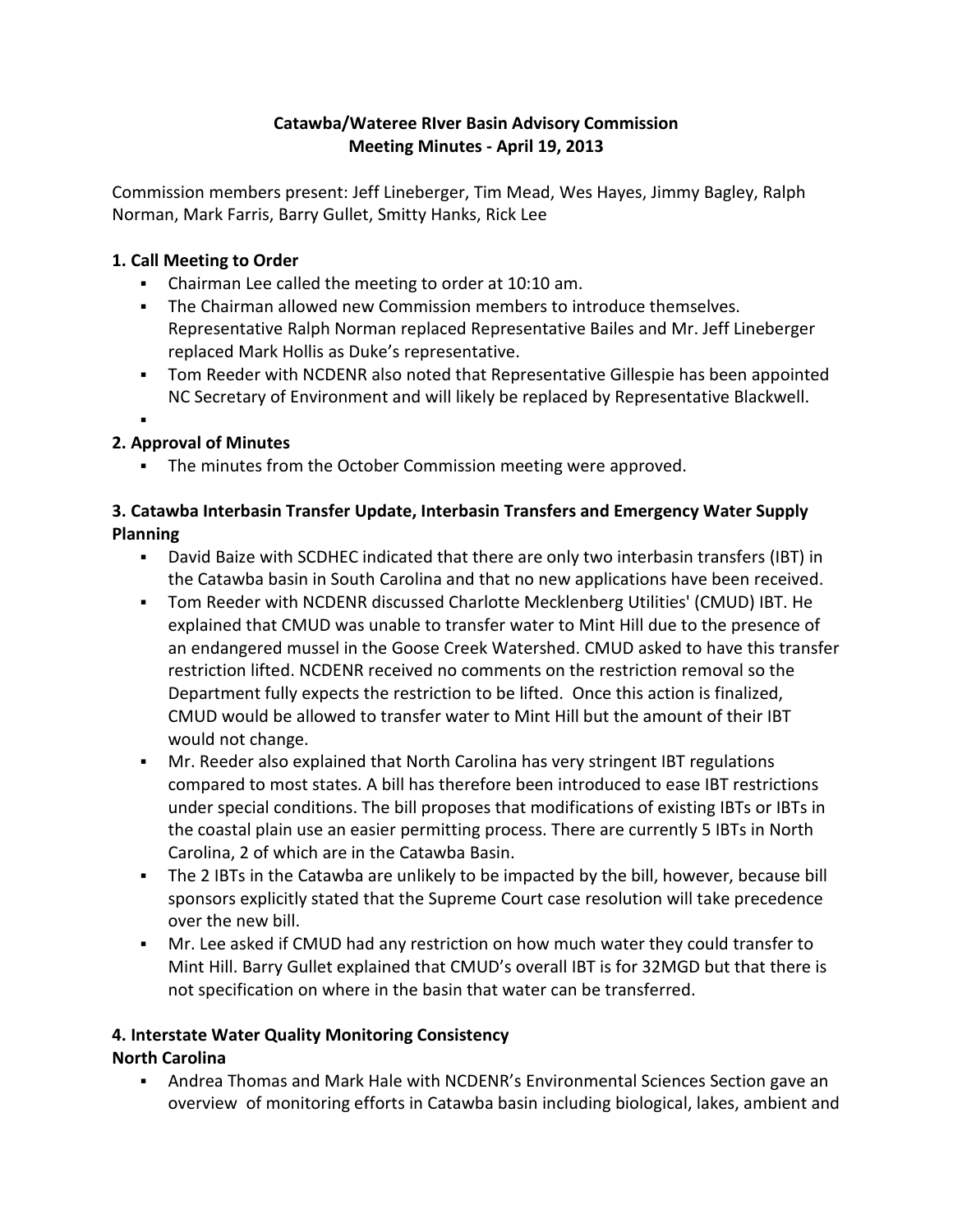coalition monitoring.

- Although no monitoring results were shared during the presentation, they can be found online: [portal.ncdenr.org/web/wq/ess/reports](http://portal.ncdenr.org/web/wq/ess/reports) or through EPA's STORET database.
- Mr. Hale explained that, generally, macroinvertibrate and fish metrics had slightly improved during the last monitoring cycle but that the Department was unable to determine why.
- Senator Hayes asked about Catawba being one of the most endangered rivers. Smitty Hanks clarified that the status came from a report by American Rivers, which indicated a threat from potential coal ash pollution.
- Mr. Hale explained that no sources of PCBs had been identified yet but that the Department has plans to investigate the issue further. NCDENR has conducted some work on Badin Lake with Alcoa and the Health Department to identify sources of PCBs. David Chestnut with SCDHEC mentioned that since PCBs were outlawed over 30 years ago, it is unlikely that a specific source will be found.
- Rick Lee asked why PCBs have only recently been investigated. Mr. Hale explained that more detailed analysis and increased sampling has allowed for detection of PCBs recently. Mr. Chestnut explained that PCBs don't break down easily and tend to settle in the bottom of lakes. The concern is when they are reintroduced into food chain when sediment is disturbed. The natural process of new sediment burying the old, contaminated sediment will help correct the problem. This strategy has worked in Lake Hartwell in South Carolina.
- Mr. Lee asked if levels of PCBs were declining since no new sources have introduced them into waterways. Mr. Hale explained that more and better sampling has just begun to provide a baseline from which improvement can be measured.
- Mr. Hale clarified NCDENR's fish testing methods, explaining that the Department targets places with advisories or those specially requested. They sample in the spring and summer and try to obtain 10 fish in each of 3 trophic levels. A more detailed study is conducted if screening identifies an issue. Whole fish are sampled for PCBs and filets are sampled for mercury.
- **EXECT AS ASSET ASSET ASSET ASSET ASSET ASSET ASSET I** Rickory or Lake James for PCBs. Mr. Hale explained that he wasn't sure but that, given the expense of testing, the State often partners with local entities to test more areas.
- Rick Gaskins also asked if studies had been conducted on the effects of dredging on PCB re-suspension? Mr. Hale noted that he has seen studies outside of North Carolina that show dredging can reintroduce dormant PCBs into the food chain.
- Rick Lee asked if metals were sampled in the Catawba basin. Ms. Thomas indicated that there are no metals stations as a part of the ambient program but that they are collected as a part of the random program.
- Rick Lee- asked what a sampling station looks like. Ms. Thomas explained that stations are essentially stream access points but that no equipment is left in the field.

# **South Carolina**

 David Chestnut with SCDHEC presented on South Carolina's surface water quality monitoring program, which includes a lot of similarities with North Carolina's program.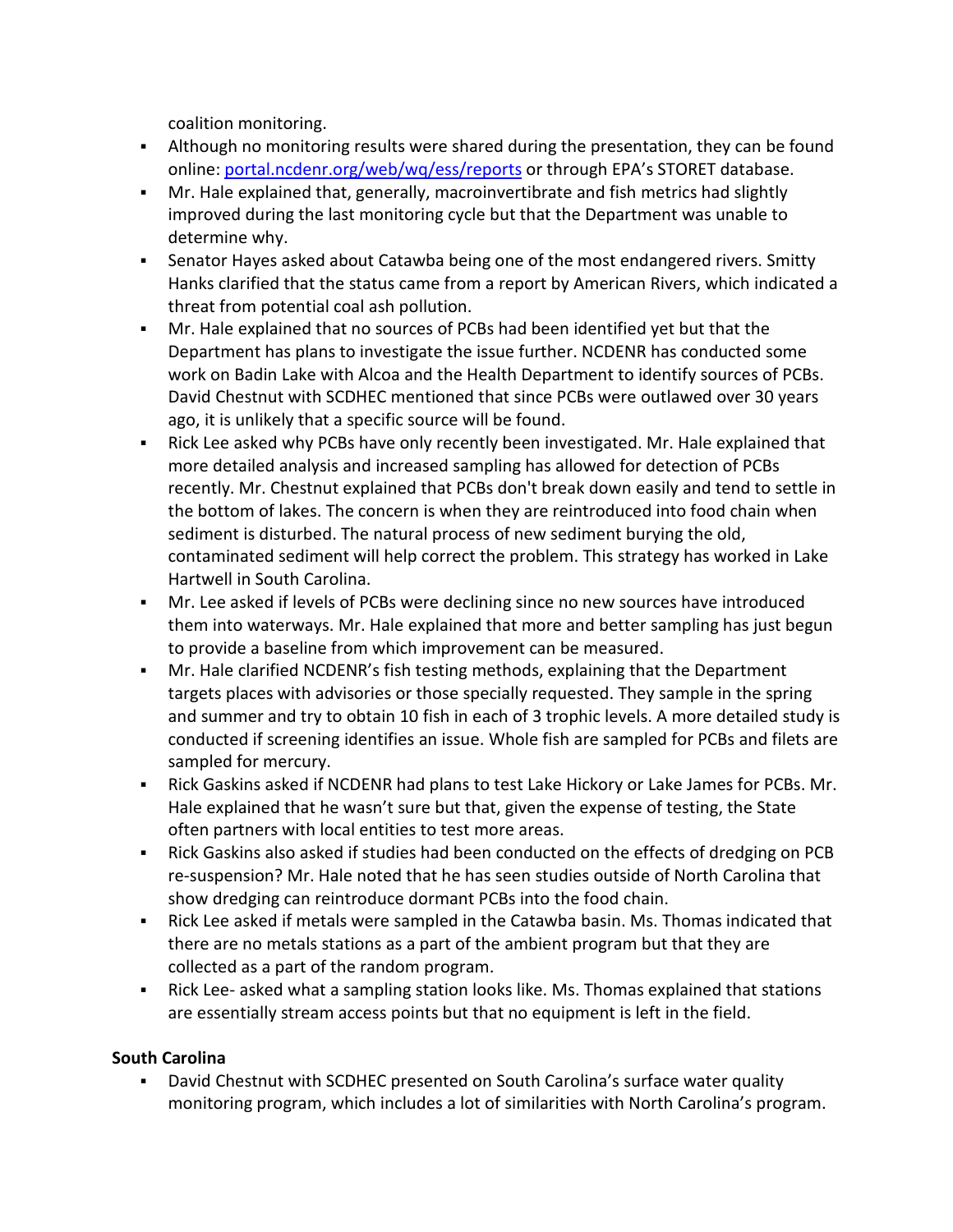- Mr. Chestnut noted that South Carolina switched bacteria indicators from fecal coliform to E. coli this year. He also noted that the Department would like to work with the Catawba Indian Nation to access the river to test fish for PCBs, especially since the Tribe has an interest in water quality.
- More information about the Catawba watershed can be found in the most recent Watershed Water Quality Assessment documents that the Department produces. A copy can be found online at www.scdhec.gov/watershed.
- Senator Hayes asked about concerns or resource needs from South Carolina's perspective. Mr. Chestnut indicated that he would like to resume monthly sampling (as opposed to bi-monthly) and increase funding for the Department's labs to run more fish tissue samples, especially for PCBs. The biggest water quality concern, from his standpoint, would be increased development impervious cover, which increases stormwater runoff and degrades stream habitat.
- Smitty Hanks asked for a status update on Tega Cay's sewer problems. Rick Gaskins noted that the utility is still having regular sewer overflows.
- Mr. Chestnut concluded by explaining that South Carolina does not conduct fish community studies like North Carolina due to resource constraints. He did note that South Carolina has an index and standard procedures for conducting such sampling but no staff to implement the program.

#### **5. SC Surface Water Permitting Implementation Update**

- David Baize with SCDHEC gave a brief update on the permitting process, indicating that the Department is issuing initial permits for existing users. He also noted that no new withdrawal applications have been submitted to date. The State is currently working on procuring a contractor to develop models to inform permitting and the state Water Plan developed by SCDNR.
- Senator Hayes asked about money in the budget for funding the model development. Mr. Baize indicated that \$2M will be needed for the base models. The funding is in SCDNR's budget, which has passed the House. These models will be different from the model required under the Catawba settlement agreement because they will be used for different purposes. Money is not, however, available for the settlement agreement model.
- Senator Hayes motioned that Commission go on record to support funding for the modeling effort as required by settlement agreement. Tim Mead seconded the motion. The motion carried.
- Senator Hayes and Rick Lee asked the states to draft a letter to Senator Leatherman and Rep. White by way of Rep. Norman indicating the Commission's support for funding.
- Barry Gullet indicated that funding would allow the Catawba Wateree Water Management Group to continue to develop the model required by the settlement agreement.
- Tom Reeder provided a brief update the North Carolina withdrawal permitting legislation, indicating that it is unlikely to occur soon due to political concerns. He mentioned, however, that studies in 5 basins indicate permitting is not needed as those basins have enough water to meet all community needs for the next 50 years (with the